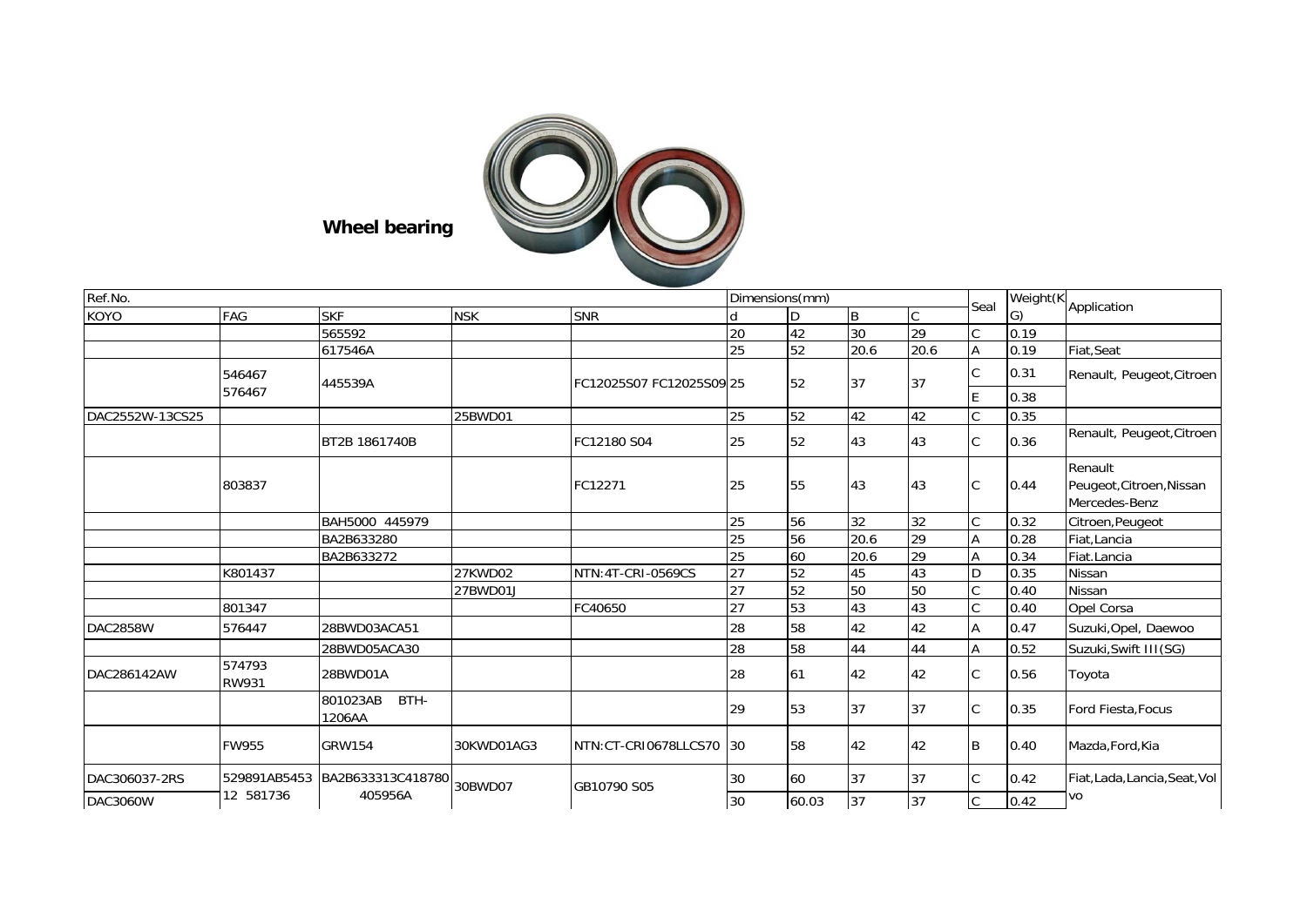|                                               |                                         |                                                                   | 30BWD10            |                                    | 30 | 62    | 38 | 38 | $\sf B$        | 0.49 | Fiat,                                                      |
|-----------------------------------------------|-----------------------------------------|-------------------------------------------------------------------|--------------------|------------------------------------|----|-------|----|----|----------------|------|------------------------------------------------------------|
|                                               |                                         | <b>BTH-1222B</b>                                                  |                    | FC41722S01                         | 30 | 62    | 48 | 48 | $\overline{E}$ | 0.60 | Renault                                                    |
|                                               | F-576003                                |                                                                   | 30BWD01AC70        |                                    | 30 | 63    | 42 | 42 | E              | 0.60 | Toyota CAMRY-<br>91, CARINAII                              |
| DAC3064W2RKBCS28                              |                                         |                                                                   | 30BWD03ACA78       | NTN:DE0776CS46                     | 30 | 64    | 42 | 42 | E              | 0.55 |                                                            |
|                                               |                                         |                                                                   | 30BWD04CA19        |                                    | 30 | 68    | 45 | 45 | E              | 0.58 | Nissan                                                     |
|                                               |                                         |                                                                   | 32BWD05CA75        | R169.22                            | 32 | 72.03 | 45 | 45 | D              | 0.60 | Nissan, Lexus                                              |
| DAC346237                                     | 531910<br>561447                        | 309724<br>BAHB311316B                                             |                    |                                    | 34 | 62    | 37 | 37 | B              | 0.42 | VAG, Chrysler, Audi, Polo/9                                |
| DAC3464D                                      |                                         |                                                                   |                    |                                    | 34 | 64    | 34 | 34 | B              | 0.42 | Honda                                                      |
| DAC346G-1<br>DAC3464G12RSCS42<br>DAC3464W-2RS | 532066DA<br>540466B<br>605124           | 309726DA BAH-<br>0092                                             | 34BWD11<br>34BW004 | GB10884                            | 34 | 64    | 37 | 37 | $\sf B$        | 0.43 | Lada, Ople, Volkswagen, B<br>edford, Daewoo                |
|                                               | K559529<br>580400CA                     | 6336114A                                                          | 34BWD10B           |                                    | 34 | 66    | 37 | 37 | $\mathsf C$    | 0.48 | Opel, Corsa, Golf,<br>Accord, Vauxhall                     |
| FAG: 713 6440 80                              | 559530<br>803775                        |                                                                   |                    |                                    | 34 | 67    | 37 | 37 | $\mathsf C$    | 0.52 | Opel                                                       |
| DAC3562W                                      |                                         |                                                                   |                    |                                    | 35 | 61.8  | 40 | 40 | $\mathsf{C}$   | 0.43 | Opel, Vauxhall, 奥拓小王                                       |
| DAC3564A1CS45                                 |                                         | <b>BAH-0042</b>                                                   | 35BWD0A            | NTN:<br>DE07A15LLC22L260           | 35 | 64    | 37 | 37 | B              | 0.46 | Daihatsu,夏利TJ7300,<br>幸福使者                                 |
| DAC3565WCS30                                  | 546238A                                 | BT2B445620B<br>443952                                             | 35BWD19E           | GB12438 S01 GB12004<br>FC12033 S03 | 35 | 65    | 35 | 35 | $\mathsf C$    | 0.40 | Renault, Chrysler, Kia<br>Prade                            |
| <b>DAC3566</b>                                |                                         | 445980A<br><b>BAH5001</b>                                         |                    |                                    | 35 | 66    | 32 | 32 | $\mathsf{C}$   | 0.42 | Citroen, Peugeot 106                                       |
|                                               |                                         | 633676<br>BAH-<br>0015                                            |                    | GB12306 S01                        | 35 | 66    | 33 | 33 | $\mathsf C$    | 0.43 | Fiat, Volkswagen                                           |
| DAC35660037                                   | 544307C<br>581010A                      | 311309<br>BAH-<br>0023                                            |                    | GB12136                            | 35 | 66    | 37 | 37 | C              | 0.48 | Volkswagen, Jetta, Golf, Po<br>lo, Vw, Seat, Chrysrle      |
|                                               |                                         |                                                                   | 35BWD24AC18        |                                    | 35 | 67    | 42 | 42 | F              | 0.60 | <b>Nissan</b>                                              |
| DAC3568A2RS                                   | 430042C<br>541153A<br>567918B<br>549676 | BAHB633528F<br><b>BAHB633295B</b><br>633967<br>311309<br>BAH-0031 | 35BWD21            | GB 10840 S02                       | 35 | 68    | 37 | 37 | $\mathsf{C}$   | 0.52 | Fiat.<br>Lancia, Seat, Volvo, Zastav<br>a Chrysrle, Premio |
|                                               |                                         |                                                                   |                    | XGB12132 S02                       |    |       |    |    | <b>ABS</b>     | 0.55 |                                                            |
| DAC3568W-6                                    |                                         |                                                                   | 35BWD07            |                                    | 35 | 68.02 | 33 | 30 | D              | 0.47 | Toyota, Nissan, Zastava                                    |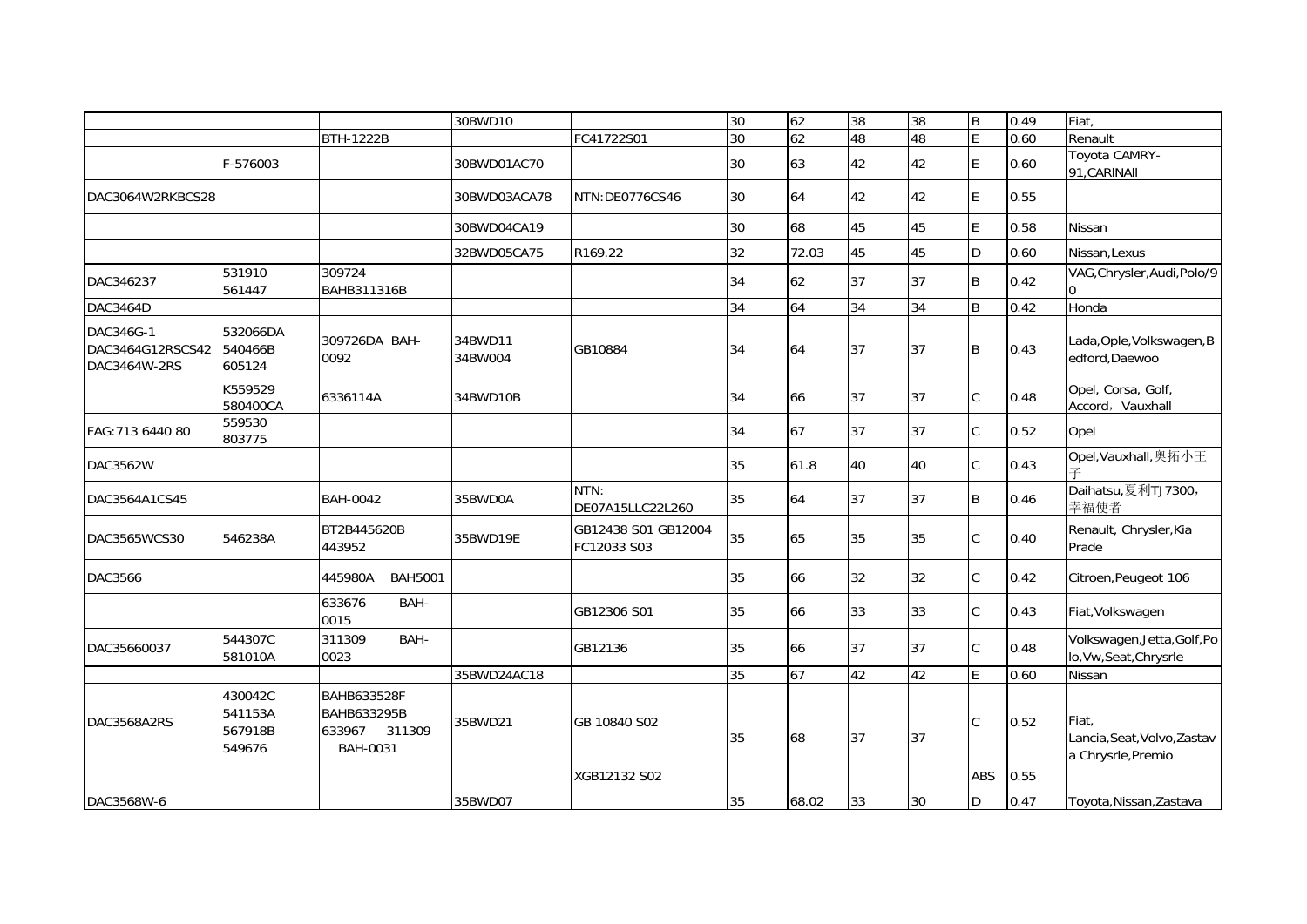|                                  | 544033              | BA2B441832AB                |                           | GB10679                                                       | 35    | 72.02 | 28              | 28              | D              | 0.46 | Citroen, Peugeot, Renault,<br>Simea            |
|----------------------------------|---------------------|-----------------------------|---------------------------|---------------------------------------------------------------|-------|-------|-----------------|-----------------|----------------|------|------------------------------------------------|
| DAC357233B-W                     | 562686              |                             | 35BWD06ACA125<br>35BWD08A |                                                               | 35    | 72.02 | 33              | 30              | D              | 0.55 | Toyota, Nissan, Zastava                        |
|                                  | 548083              | BA2B446762B<br>BA2B445535AE |                           | GB12094<br>GB40582                                            |       |       |                 |                 | C              | 0.58 |                                                |
|                                  |                     |                             |                           |                                                               | 35    | 72    | 33              | 33              |                | 0.60 | Citroen, Peageot                               |
|                                  |                     | <b>BAH-0053AE</b>           |                           | XGB40714                                                      |       |       |                 |                 | <b>ABS</b>     | 0.60 |                                                |
|                                  |                     | BAHB633669 BAH-             |                           | GB 12862                                                      | 35    | 72.04 | 33              | 33              | B              | 0.60 | Fiat, Lancia, Tipo1.6                          |
| DAC357234A                       | 540763<br>548376A   |                             | 35BWD01CA38               | NTN:DE0763CS46PXI                                             | 35    | 72    |                 |                 | D              | 0.60 | 五菱LZW7100, Honda<br>civic 1.2SF, 1.5SG77.01    |
|                                  |                     |                             | 35BWD10BCA36              | NTN:DE0725                                                    | 35    | 76    | 54              | 54              | E              | 0.95 | Nissan                                         |
| DAC3577W-3CS80<br>DAC3577W-2CS72 |                     | <b>VKBA3763</b><br>FW149    |                           |                                                               | 34.99 | 77.04 | 42              | 42              | D              | 0.86 | Toyota, Lexus                                  |
| DAC358047BW2                     |                     |                             |                           |                                                               | 35    | 80    | 47              | 47              | A              | 0.96 | Toyota, Suzuki                                 |
| DAC3668AWCS36                    | 805172              | BAH-<br><b>FW22</b><br>0087 | 36BWD04                   |                                                               | 36    | 68    | 33              | 33              | $\mathsf C$    | 0.50 | Suzuki Swift1.086-89,1.3<br>84-89 Gti1, Subaru |
| DAC367234A                       |                     |                             | 36BW01BCA60               | NTN:DE0769                                                    | 36    | 72    | 34              | 34              | $\mathsf{C}$   | 0.60 | Chrysrle, Honda. Accord                        |
|                                  |                     | BA2B440190C                 |                           |                                                               | 36    | 76    | 29              | $\overline{27}$ | D              | 0.55 | Citroeni                                       |
|                                  |                     | <b>BAH-0051B</b>            |                           | GB 40547                                                      |       |       |                 |                 | C              | 0.50 |                                                |
|                                  |                     | <b>BAH-0072D</b>            |                           | XGB 40547 S01P                                                | 37    | 72    | 33              | 33              | ABS            | 0.51 | Peugeot, Citroen                               |
|                                  | 579794CA            | 633531B<br>BAH-<br>0094     | 37BWD04                   | GB1231 S03                                                    | 37    | 72    | 37              | 37              | C              | 0.59 | Fiat, Ford, Lancia, Renault<br>Chrysler        |
|                                  | 527631              | BA2B633028CB                |                           | GB12258                                                       | 37    | 72.02 | 37              | 37              | E              | 0.60 |                                                |
| DAC37720437                      | 468683CA<br>562398A | <b>BAH-0012</b>             |                           | GB<br>GB12807 S03<br>40706                                    | 37    | 72.04 | 37              | 37              | E              | 0.60 | Alfa, Romeo, Fiat, Lancia, C                   |
|                                  |                     | <b>BAH-0055AB</b>           |                           | <b>XGB 40706P</b><br><b>XGB</b><br>41371<br><b>XGB 41140P</b> |       |       |                 |                 | ABS            | 0.60 | hrysler Renault, Dacia                         |
|                                  |                     | <b>BAH-0077</b>             |                           | R158.54                                                       | 37    | 74.04 | 37              | 37              | <b>ABS</b>     | 0.63 | Fiat                                           |
|                                  | 541521C             | 309945A                     | 37BWD01B                  | R150.12                                                       | 37    | 74    | $\overline{37}$ | 37              |                | 0.79 | Bmw, Opel, Ford                                |
| DAC3870TS                        |                     |                             | 38BWD19                   |                                                               | 38    | 70    | 37              | 37              | $\overline{C}$ | 0.53 |                                                |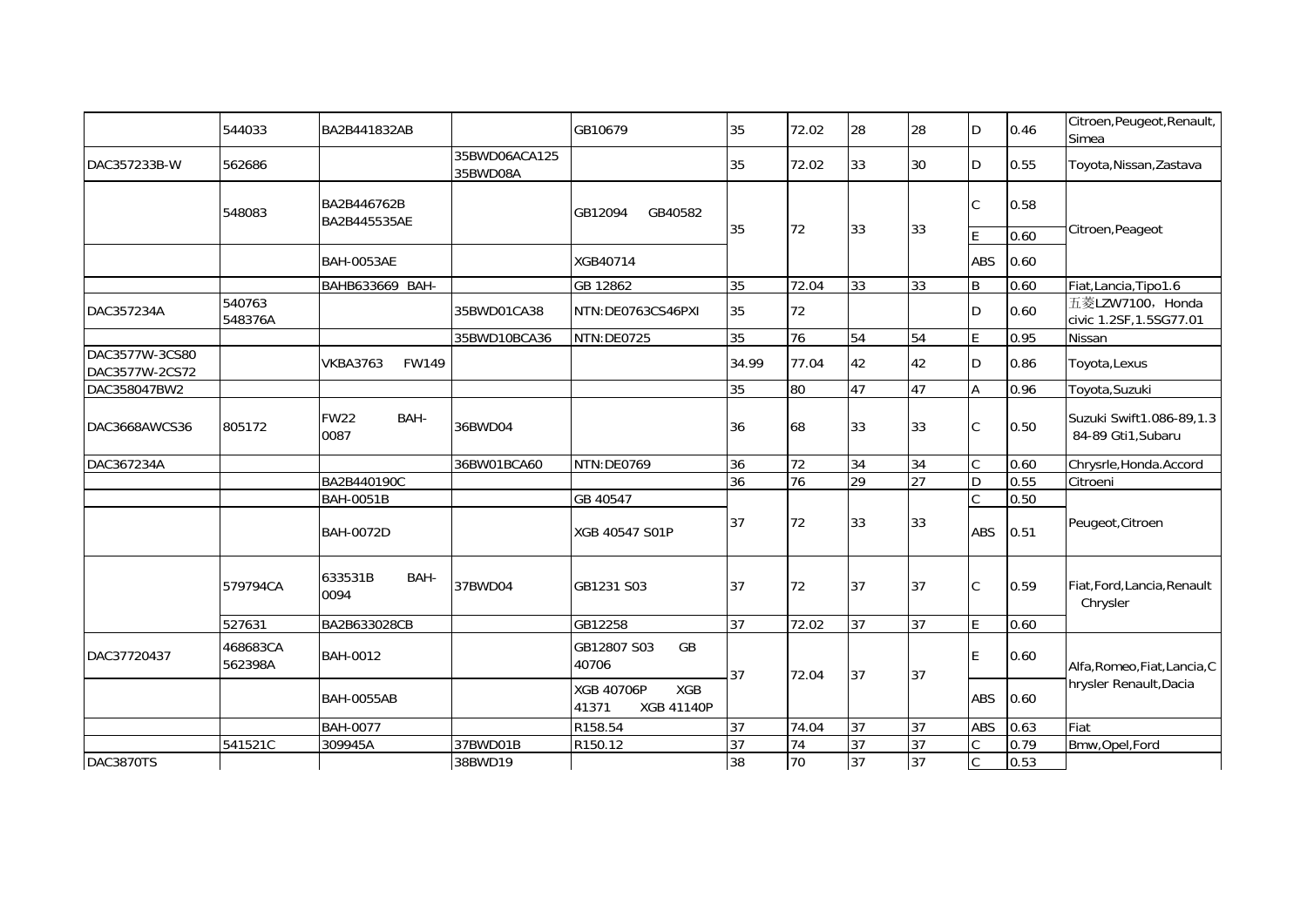| DAC3870BW<br>DAC3870DWCS41       |                                                             | 686908A                                                            | 38BWD21CA53                           |                                    | 38    | 70    | 38 | 38 | $\mathcal{C}$      | 0.54         | Toyota,Daihatsu,夏利                                          |
|----------------------------------|-------------------------------------------------------------|--------------------------------------------------------------------|---------------------------------------|------------------------------------|-------|-------|----|----|--------------------|--------------|-------------------------------------------------------------|
|                                  |                                                             | BAHB636193C                                                        | 38BWD19                               |                                    | 38.1  | 70    | 37 | 37 | C                  | 0.52         | Hyundai                                                     |
| DAC3871W-2CS70                   |                                                             |                                                                    | 38BWD09A                              |                                    | 37.99 | 71.02 | 33 | 30 | D                  | 0.50         | Toyota, F/W/Corolla                                         |
| DAC3871W-3CS63                   |                                                             |                                                                    | 38BWD22CA103                          |                                    | 38    | 71    | 39 | 39 | E                  | 0.57         | Toyota                                                      |
| DAC3872ACS42                     | 713617180                                                   | <b>VKBA1381</b>                                                    | 38BWD04CA60                           |                                    | 38    | 72    | 34 | 34 | $\overline{C}$     | 0.56         | Honda                                                       |
| DAC3872W3CS72                    |                                                             | <b>FW128</b>                                                       | 38BWD12CA145                          |                                    | 37.99 | 72.02 | 36 | 33 | D                  | 0.56         | Toyota, Rover, Honda                                        |
| DAC3872B12RS<br>DAC3872W-10CS42  | 575069B                                                     | <b>VKBA1377</b>                                                    |                                       | NTN:DE0871                         | 38    | 72    | 40 | 40 | $\mathsf{C}$       | 0.60         | Honda, Rover                                                |
| DAC38732RSCS53<br>DAC3873WCS53   |                                                             | <b>VKBA3245</b>                                                    | 38BWD26E<br>38BWD11A1ACA14            | NTN:08A48 ALL0911-<br>6LLX         | 38    | 73    | 40 | 40 | $\mathsf{C}$       | 0.65         | Honda,本田飞度                                                  |
| DAC387436BWCS69<br>DAC3874W6CS84 | 574795                                                      | <b>FWB114</b><br><b>FW114</b><br>BAH-0041<br><b>VKBA1341</b>       | 38BWD15A<br>38BWD24<br>38BWD01A1ACA14 |                                    | 38    | 74    | 36 | 33 | D.                 | 0.58         | Toyota, Nissan                                              |
|                                  |                                                             | <b>FW164</b><br>BAHB636148                                         | 38BWD10B                              | GB35029                            | 38    | 74    | 40 | 40 | $\mathsf{C}$       | 0.65         | Mazda                                                       |
|                                  | 559192                                                      | <b>FW116</b><br><b>FWB116</b><br><b>VKBA1362</b>                   | 38BWD06D                              | NTN:DE0892LL                       | 38    | 74    | 50 | 50 | $\mathsf C$        | 0.78         | Nissan, Chrysler                                            |
| DAC39680037                      | 528820<br>540733BA<br>528810<br>439622C<br>513014<br>803374 | BA2B309692<br>309396<br>309791<br>BAHB311315BD<br>FW113<br>VKBA575 | 39BWD03                               | NTN: 4TCR1868LLX<br>DE0819LLCS385C | 39    | 68    | 37 | 37 | B/N                | 0.50         | Volkswagen, Ford, Audi<br>Chrysrle, Mazda, 桑塔<br>纳, 99新秀1.6 |
|                                  | B38 540733CA                                                | <b>BAHB311315AD</b><br>BA2B309692CD                                | 39BWD02                               |                                    | 39    | 68.07 | 37 | 37 | B/N<br>$\mathsf B$ | 0.50<br>0.50 | Volkswagen, Ford, Audi<br>Chrysrle, Mazda, 奇瑞<br>00, 003    |
| DAC3972AW4<br>DAC3972AWCS49      | 524096<br>524196<br>581169<br>542186CA                      | 309639<br>BAHB311396<br>BAH-<br>1088380<br>0036                    | 39BWD01 BCA81                         | $F-45920.2 _{39}$<br>GB12776       |       | 72    | 37 | 37 | B                  | 0.60         | Bmw, Opel, Ford, Bedford,<br>Mazda Daewoo, 桑塔纳<br>2000      |
|                                  |                                                             | <b>VKBA3531</b>                                                    |                                       |                                    |       |       |    |    | <b>ABS</b>         | 0.60         |                                                             |
|                                  | 579557<br>581108CA                                          | BAHB636096A BAH<br>0043                                            | 39BWD05                               | GB 40037<br>GB43258<br>S01         | 39    | 74    | 39 | 39 |                    | 0.65         | Saab, Opel, Daewoo                                          |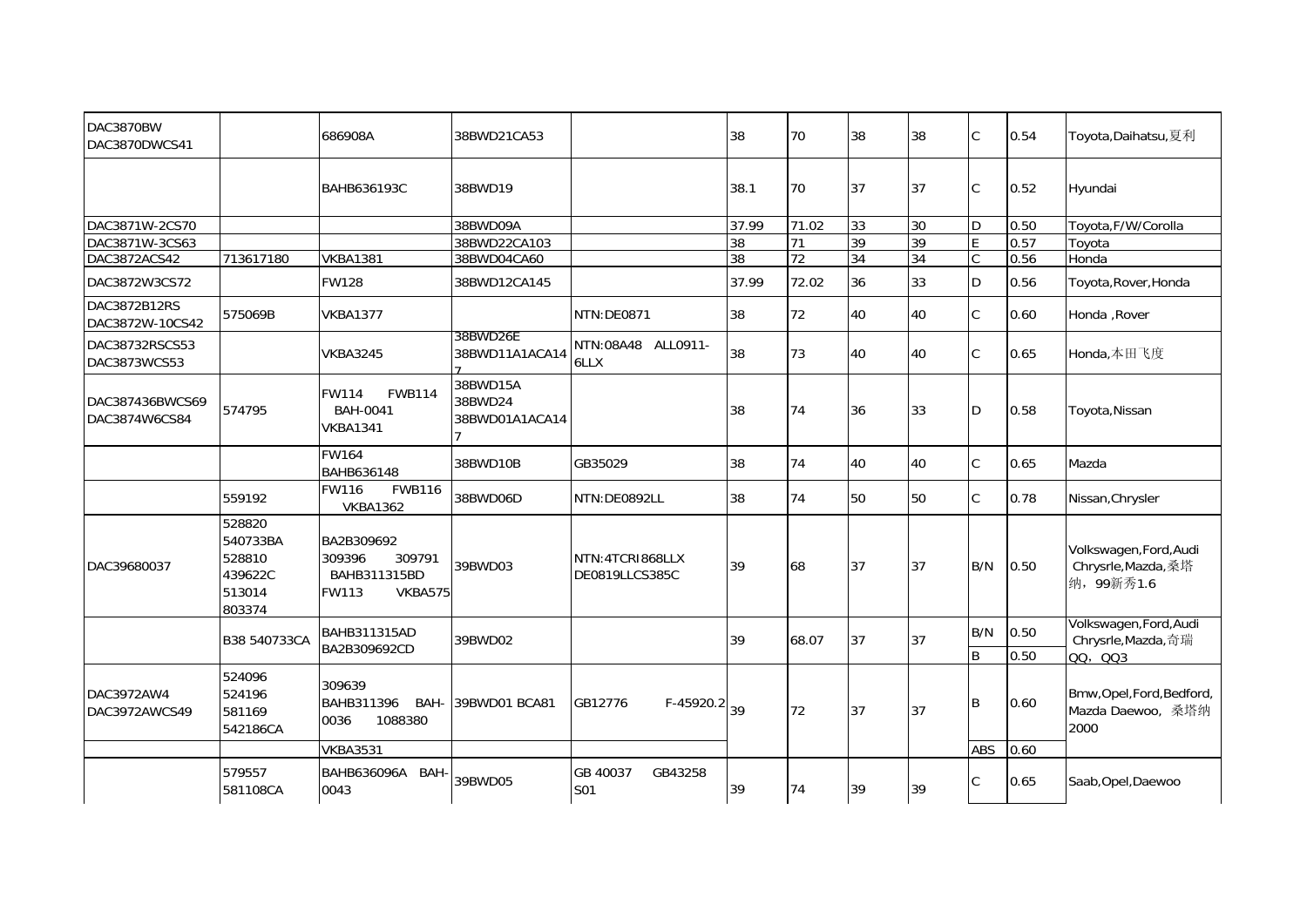|                            |                   | <b>BAH-0043C</b>                                                                        |               |                                   |       |                 |      |      | <b>ABS</b>          | 0.68         | Ford                                        |
|----------------------------|-------------------|-----------------------------------------------------------------------------------------|---------------|-----------------------------------|-------|-----------------|------|------|---------------------|--------------|---------------------------------------------|
|                            | SA0078            | <b>FW40</b><br>395418                                                                   |               |                                   | 39    | 74              | 36   | 34   | E                   | 0.60         | Hyundai, Kia                                |
|                            | 567447B<br>SA0020 | <b>BAHB633815A</b><br>FW167                                                             |               | GB12399S01                        | 39/41 | 75              | 37   | 37   | B                   | 0.62         | Audi, Passit                                |
| DAC407043W                 | SA1013            |                                                                                         |               |                                   | 40    | 70              | 43   | 43   | E                   | 0.50         | Mitsubishi,三菱, Hyundia                      |
| DAC4072W3CS35              | SA0018            | <b>BAH-0058</b><br><b>FW146</b>                                                         |               |                                   | 40    | 72              | 36   | 33   | C                   | 0.54         | Suzuki                                      |
| DAC4072W10CS74             |                   | <b>VKBA6819</b>                                                                         |               | R117.44                           | 40    | 72              | 36   | 36   | $\mathsf{C}$        | 0.55         | Suzuki,雨燕,奔奔                                |
| DC40720037                 | 566719<br>455608  | BAHB311443B<br>FW130<br><b>FWB130</b>                                                   |               | GB12320S01<br>GB12320S02          | 40    | 72              | 37   | 37   | $\mathsf C$         | 0.56         | Volkswagen, Seat, Golf, 捷                   |
| DAC4074CWCS73<br>DAC4074BW |                   | SA0016<br><b>FW170</b><br><b>VKBA3309</b>                                               | 40BWD16       |                                   | 40    | 74              | 36   | 34   | D                   | 0.58         | Mitsubishi,三菱                               |
|                            |                   |                                                                                         |               |                                   |       |                 |      |      | E                   | 0.62         |                                             |
| DAC4074W6CS61              |                   | <b>FW32</b>                                                                             | 40BWD15A      | NTN:AU08175LLLL260                | 40    | 74              | 36   | 36   |                     |              | Mitsubishi,三菱, Nissan                       |
|                            |                   | FW102, FW143                                                                            |               |                                   |       |                 |      |      | $\mathsf B$         | 0.62         |                                             |
| DAC4074W-12CS74            | 801136<br>559493  | BAHB636060C BAH-<br>0049<br>FW188                                                       | 40BWD06D      |                                   | 40    | 74              | 40   | 40   | B                   | 0.67         | Kia, Mazda, Ford, Skoda, V<br>W, Audi Seat. |
| DAC4074W-3CS80             | SA0070            | <b>RAH0188</b>                                                                          | 40BWD12       |                                   | 40    | 74              | 42   | 42   | $\mathsf{C}$        | 0.68         | Toyota, Lexus                               |
|                            | 559494            | <b>BAHB633966</b><br><b>FW177</b><br>BAH-<br><b>VKBA1480</b><br>0086<br><b>VKBA1478</b> |               | R152.42                           | 40    | 75              | 37   | 37   | C                   | 0.62         | Ford                                        |
|                            |                   | <b>VKBA3575</b>                                                                         |               |                                   |       |                 |      |      | <b>ABS</b>          | 0.64         | Ford,蒙迪欧                                    |
|                            |                   | FW <sub>21</sub>                                                                        | 40BWD17ECA116 |                                   |       |                 |      |      | E                   | 0.65         | Toyota                                      |
| DAC4075W2                  | 713618910         |                                                                                         | 40BWD17       | R169.75                           |       |                 |      |      | <b>ABS</b>          | 0.65         |                                             |
|                            | 539166AB          | 474743                                                                                  |               |                                   | 40    | 76              | 33   | 28   | C                   | 0.54         | Dodge, Chrysler, Plymouth                   |
|                            | 555800<br>SA0032  | <b>FW169</b>                                                                            | 40BWD08A      |                                   | 40    | 76              | 33   | 33   | $\overline{C}$<br>F | 0.55<br>0.55 | Dodge, Chrysler, Plymouth                   |
| DAC4076412RSCS42           | 559226            | <b>FW124</b>                                                                            | 40BWD05ACA    | NTN:DE0891LLCS32PX2               | 40    | 76              | 41   | 38   | C                   | 0.70         | Honda                                       |
|                            | 713644970         | <b>VKBA6720</b>                                                                         |               |                                   | 40    | 78              | 40   | 40   | <b>ABS</b>          | 0.74         | Chevrolet, Opel, Vauxhall                   |
|                            | 523854            | 440320H                                                                                 |               | Y44FB10394S01                     | 40    | $\overline{80}$ | 30.2 | 30.2 | D                   | 0.64         | Peugeot                                     |
| DAC4080M1CS68              |                   | <b>BAHB636187</b>                                                                       | 40BWD14       |                                   | 40    | 80              | 36   | 34   | F                   | 0.76         | Mitsubishi, Hyundai                         |
|                            | 534682B           | 443096B<br>VKBA738                                                                      |               | GB10800 S01<br>R156.04<br>F-16043 | 40    | 80              | 38.1 | 38.1 | E                   | 0.80         | Talbot, Peugeot, Renault                    |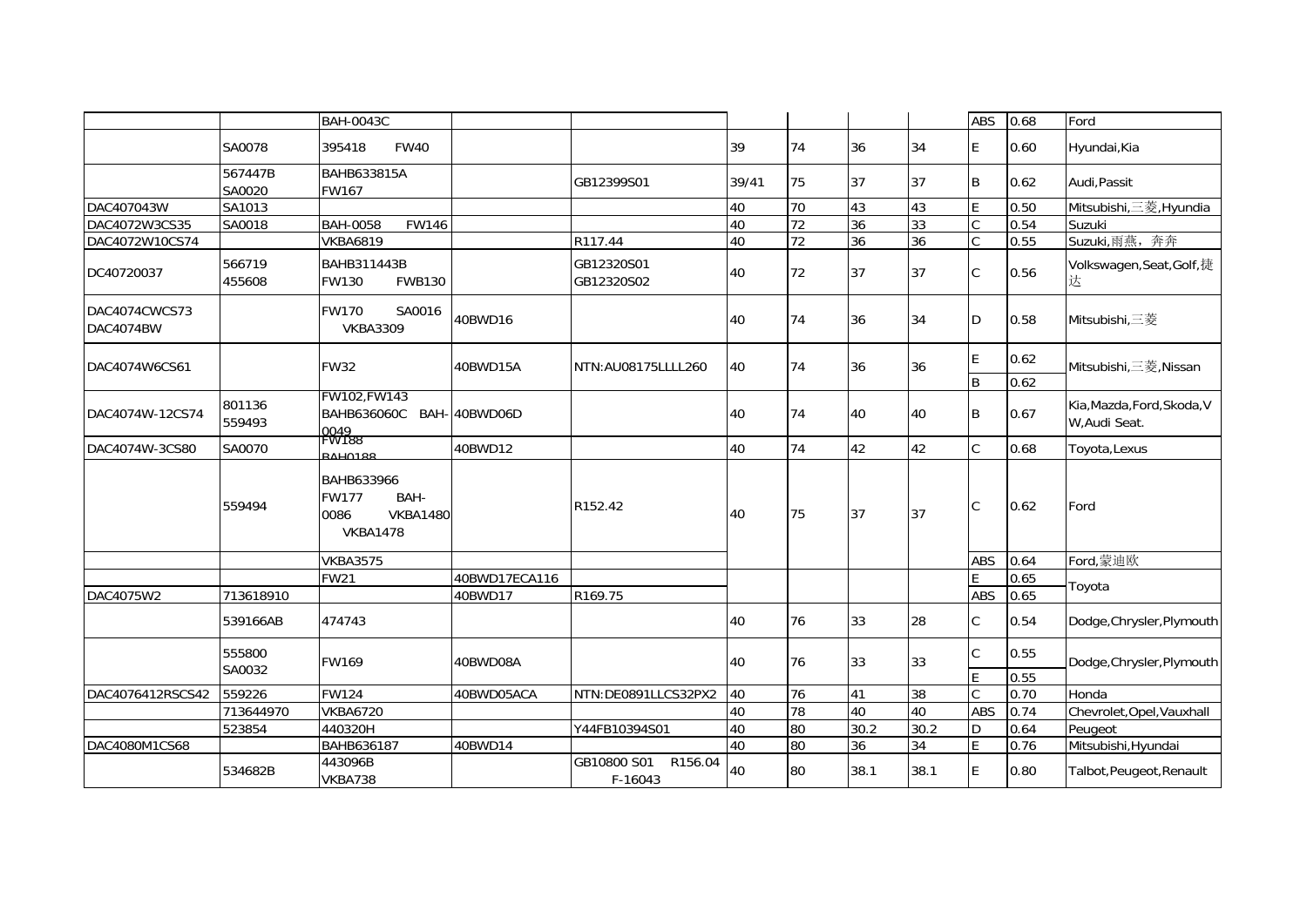| DAC4080W10      | SA0079                      | <b>FW34</b><br><b>VKBA6926</b>                                                      |                    | R173.38<br>NTN:AU0822LLL588            | 40 | 80     | 40   | 40   | E           | 0.83 | Mitsubishi                                  |
|-----------------|-----------------------------|-------------------------------------------------------------------------------------|--------------------|----------------------------------------|----|--------|------|------|-------------|------|---------------------------------------------|
|                 |                             |                                                                                     |                    | GB40250 S01                            | 40 | 84.025 | 38   | 38   | C           | 0.95 | Renault                                     |
|                 |                             |                                                                                     |                    | R155.72                                | 40 | 84.06  | 39.7 | 39.7 | F           |      | Renault                                     |
|                 | 101121<br>545787            | BA2B445533<br>495333<br><b>FW110</b>                                                |                    | TGB10872                               | 40 | 108    | 32   | 17   | B           | 1.04 | Renault                                     |
| DAC4168WHR4CS23 | <b>FW309</b>                | FW151<br>BTHB1866046A                                                               | 41KWD01G3CA54      |                                        | 41 | 68     | 40   | 35   | D           | 0.48 | Suzuki                                      |
| 46T080704X      | <b>FW308</b>                | <b>FW105</b><br><b>FW176</b><br>42KWD02AG3CA123                                     |                    | NTN: 4T-CRI0881 4T-<br>CRI0823         | 42 | 72     | 36   | 33   | C           | 0.52 | Suzuki, Nissan, Saab, Suba<br>ru            |
| <b>DU4272C</b>  | <b>FW957</b>                | BAHB1866047A<br><b>FWB127</b>                                                       |                    | NTN:47-CRI-0822LLX                     | 42 | 72     | 38   | 38   | B           | 0.54 | Mazda                                       |
| DAC4275BW2RS    | 533953<br>545495<br>521771D | BA2B633457<br>BAHB311424A<br>309245<br>603694A<br>633196<br>FW109<br><b>BAH0059</b> |                    | GB12010                                | 42 | 75     | 37   | 37   | B           | 0.59 | Audi, Bmw, Skoda, Seat                      |
|                 | K555801                     | <b>FW129</b>                                                                        | 42BWD12CA55        |                                        | 42 | 76     | 33   | 33   | C           | 0.54 | Chrysrle                                    |
|                 | SA0009                      | FW119<br><b>BAH0040</b>                                                             | 42BWD06CS98        | NTN:AU08161<br>DE08A21CS01             | 42 | 76     | 38   | 35   | D           | 0.64 | Nissan                                      |
|                 | 579102A<br>FW958            | <b>FWB115</b><br><b>FW115</b>                                                       |                    | NTN: 4T-CRI0821<br>R189.07             | 42 | 76     | 39   | 39   | E           | 0.62 | Chrysrle, Ford, Hyundai, Ki<br>a            |
| DAC4276402RS    | 547059A                     | BA2B309796BA<br>909042                                                              | 42BWD02BCA86       | NTN:DE0895LA1LCS40                     | 42 | 76     | 40   | 37   | E           | 0.66 | Chrysrle, Dodge, Maserati<br>Plymouth, Mini |
|                 |                             |                                                                                     |                    |                                        |    |        |      |      | E           | 0.69 |                                             |
|                 |                             | <b>VKBA3638</b>                                                                     |                    | XGB41930<br>R155.76                    | 42 | 77     | 39   | 39   | ABS         | 0.69 | Renault                                     |
|                 |                             | BAH-0155                                                                            |                    | R184.26<br>R184.30                     | 42 | 78     | 40   | 40   | C           | 0.68 | Hyundai, Kia, 悦动                            |
|                 |                             | BAH-0069<br><b>FW186</b>                                                            |                    |                                        | 42 | 78     | 45   | 45   | E           | 0.75 | Mazda                                       |
|                 |                             | <b>BAH-0117</b>                                                                     | FW191 42BWD13CA100 |                                        | 42 | 80     | 36   | 34   | E           | 0.72 | Hyundai                                     |
|                 |                             | BAHB633770<br><b>BAH0004</b>                                                        | 42BWD08            | GB12955S04<br>R160.20                  | 42 | 80     | 37   | 37   | $\mathsf C$ | 0.72 | Atfa-Romeo, Fiat, Lancia                    |
|                 |                             |                                                                                     | 42KWD08A           | NTN:4T-CRI-08A24<br>R168.67<br>FC35251 | 42 | 80     | 38   | 38   | E           | 0.75 | Nissan                                      |
|                 |                             |                                                                                     | XGB41793S01        | R155.87                                | 42 | 80     | 39   | 39   | ABS         | 0.75 | Renault                                     |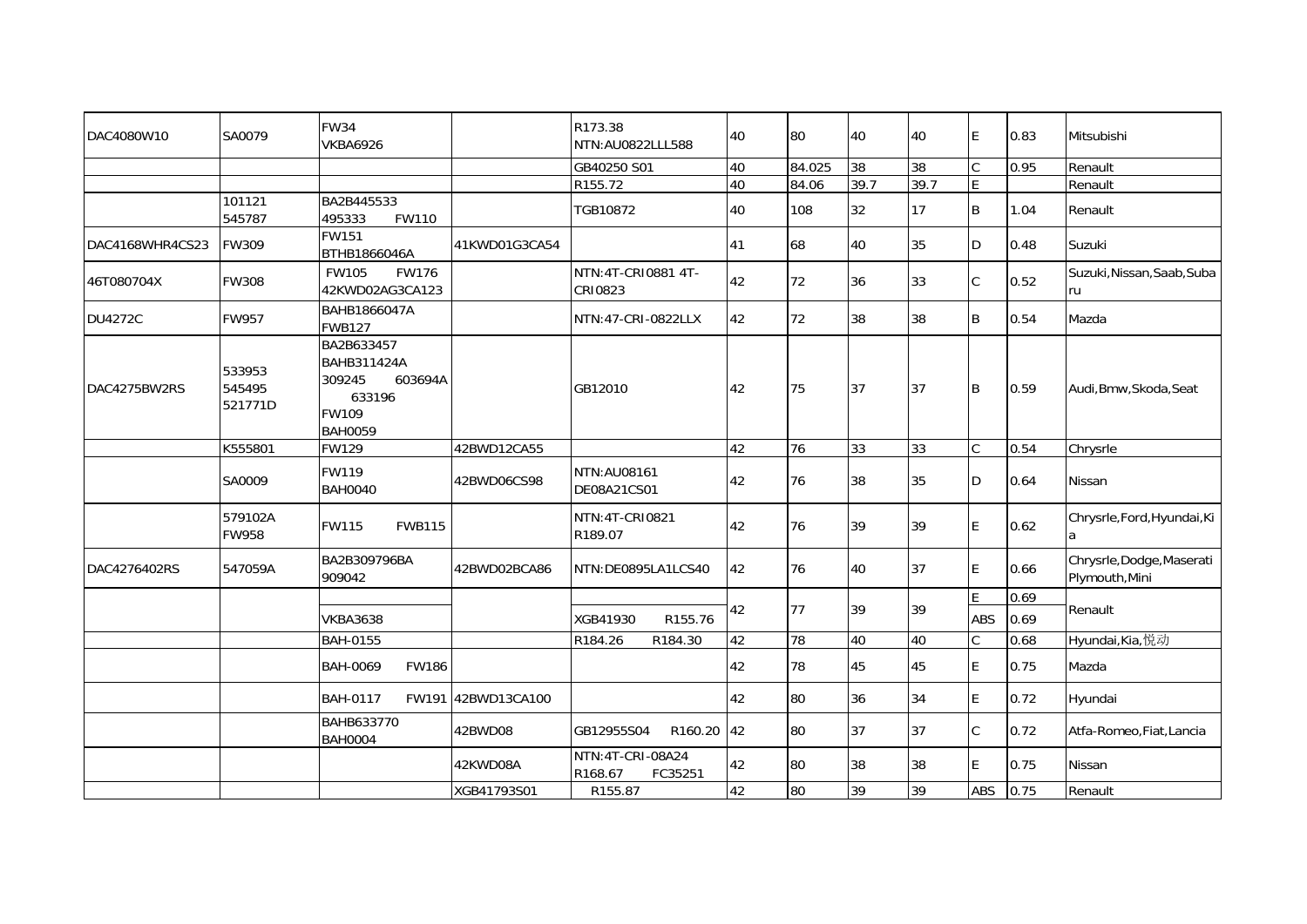| DAC4280B2RS                    | 527243C            | BA2B309609AD<br>582226<br>305988                          |                                 |                                         | 42    | 80.03           | 42 | 42 | $\mathsf C$    | 0.80 | Bwm, Chrysler                        |
|--------------------------------|--------------------|-----------------------------------------------------------|---------------------------------|-----------------------------------------|-------|-----------------|----|----|----------------|------|--------------------------------------|
| DAC4280W2CS40                  |                    | <b>BAH-0028</b><br><b>VKBA1948</b>                        | 42BWD11CA56                     | GB35270                                 |       |                 |    |    | E              | 0.86 | Mazda, Alfa-Romeo, Kia               |
| DAC4280W9CS40                  |                    | FW201                                                     |                                 | R170.49                                 | 42    | 80              | 45 | 45 | ABS            | 0.86 | Mazda-M6                             |
| <b>DAC4282</b>                 | 561481<br>588226   | BA2B446047<br>BAH-<br>446047CA<br><b>VKBA915</b><br>0185B | GB12163S04<br>GB40574S01        |                                         | 42    | 82              | 36 | 36 | C              | 0.75 | Cirtoen, Peugeot, GM, PSA,<br>富康华普前轮 |
|                                |                    | 446047AAD<br><b>VKBA3584</b>                              | XGB40574                        |                                         |       |                 |    |    | <b>ABS</b>     | 0.80 | Cirtoen, Peugeot                     |
|                                | 564727             | BA2B444090AB                                              | GB10857S02                      |                                         | 42    | 84              | 36 | 36 | E              | 0.81 | Peugeot, Talbot, Simca               |
|                                | 543359B            | 440090                                                    | GB10702S02<br>GB40549           |                                         | 42    | 84              | 39 | 39 | <b>A</b>       | 0.90 | Renault, Peugeot                     |
|                                |                    | <b>FW60</b>                                               | 43BWD12A                        | R168.62                                 | 43    | 76              | 43 | 43 | E              | 0.70 | Nissan                               |
| 46T090804                      |                    |                                                           | 43KWD04                         |                                         | 43    | 77              | 42 | 38 | $\mathsf{C}$   | 0.76 | Toyota                               |
| DAC4378AW-1CS57                |                    | <b>FW78</b><br><b>VKBA6916</b>                            |                                 | NTN: 09334LX2LL588<br>XGB41576P         | 43    | 78              | 44 | 44 | <b>ABS</b>     | 0.78 | Honda, Acura                         |
| DAC4379WCS64<br>DAC43792RSCS44 |                    | <b>FW171</b>                                              | 43BWD08CA103;<br>43BWD14A1CA69S | NTN:<br>AU09201LXLL588<br>DE08A55LX3LCS | 43    | 79              | 41 | 38 | $\mathsf C$    | 0.77 | Honda, Rover                         |
| DAC4379W-1CS57                 |                    |                                                           |                                 | AU0907-7LXL/L588                        |       |                 |    |    | <b>ABS</b>     | 0.79 |                                      |
|                                |                    |                                                           | 43BWD13A                        | GB35253<br>NTN:AU09113LLL               | 43    | 79              | 45 | 45 | B              | 0.84 | <b>Nissan</b>                        |
|                                | 579943B            |                                                           |                                 |                                         | 43    | 80              | 38 | 38 | B              | 0.75 | Ford, Seat, Volkswagen               |
|                                |                    | <b>FW94</b>                                               |                                 | NTN: AU09304LLL588<br>XGB35233          | 43    | 80              | 40 | 40 | ΙB             | 0.80 | Mitsubishi, Dodge                    |
| DAC4380ACS69                   | SA1007             |                                                           | 43BWD03CA133                    |                                         | 43    | $\overline{08}$ | 50 | 45 | D              | 0.86 | Toyota, Lexus                        |
| DAC4382W3CS79                  |                    | <b>FW153</b><br>BAH-<br>0032                              | 43BWD06B                        |                                         | 43    | 82              | 45 | 45 | E              | 0.96 | Toyota Camry2.2/3.0-91               |
|                                | 567519A<br>800941C | FW136<br>BAHB633814<br><b>BAH0011A</b>                    |                                 |                                         | 43/45 | 82              | 37 | 37 | B              | 0.76 | Audi200, Volkswagen                  |
|                                |                    |                                                           |                                 | GB40246S07                              |       |                 |    |    | B              | 0.72 | Citroen, Peugeot, Fiat, Lan          |
|                                |                    | <b>VKBA3423</b>                                           |                                 | XGB40246S07                             | 44    | 82.5            | 37 | 37 | <b>ABS</b>     | 0.73 | cia                                  |
| DAC4484B2RSCS69                |                    |                                                           |                                 | NTN: DE0962LLCS70PX                     | 44    | 84              | 42 | 40 | $\overline{B}$ | 0.86 | Honda                                |